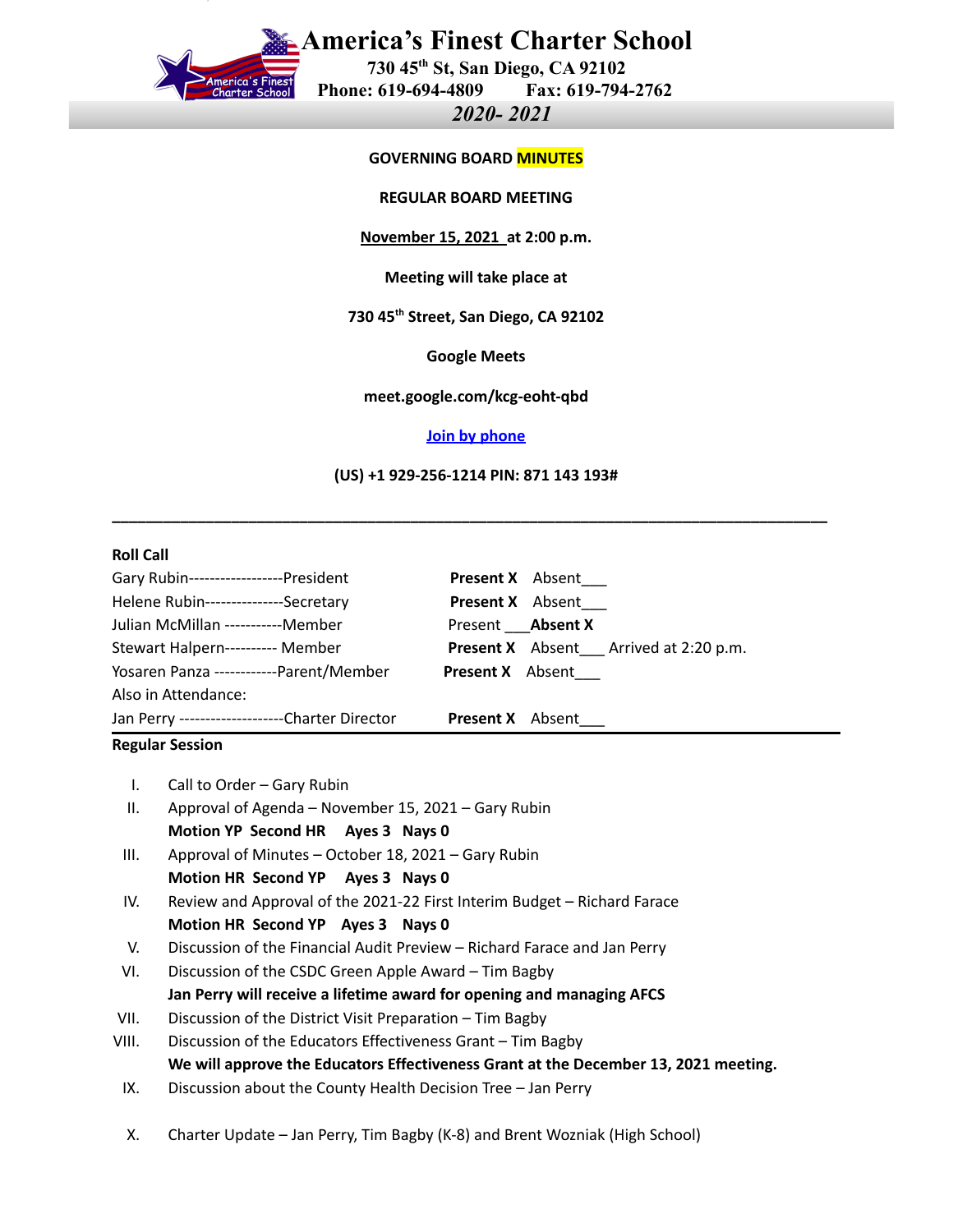

**America's Finest Charter School 730 45th St, San Diego, CA 92102 Phone: 619-694-4809 Fax: 619-794-2762** *2020- 2021*

**Jan Perry – Talking about COVID – 16 and over need to be vaccinated. We can come up with our own plan for unvaccinated students. Maybe test weekly. Jan Perry is teaching in the 5 th grade class since one of the teachers left. Things are going well.**

**Tim Bagby – We are having Sprit week which is a lot of fun. Considering extending the aides workday for after school safety. We had an Aides meeting on Friday which was very informative.**

**Brent Wonziak – San Diego City Collage is going well. 27 of the high school students have joined and had a walk through with the Dean. This is great news!**

# **CLOSED SESSION**

Executive Director Contract /Review

# **RECONVENE TO OPEN SESSION**

XI. Public Report of Action Taken in Closed Session, if any, and Vote or Abstention of Each Board Member Present

Motion Second Ayes Nays

- XII. Meeting Adjourned **Motion YP Second SH Ayes 4 Nays 0**
	- **XIII. PUBLIC COMMENT** This is the appropriate point in the meeting for any members of the audience to speak on matters of special interest or concern not on the present agenda. Please see the instructions for presentations to the Board by Parents and Citizens on the next page.

The next regularly scheduled Governing Board Meeting is to be held **December 13, 2021**

# **INSTRUCTIONS FOR PRESENTATIONS TO THE BOARD BY PARENTS AND CITIZENS**

America's Finest Charter School ("School") welcomes your participation at the School's Governing Board ("Board") meetings. The purpose of a public meeting of the Board is to conduct the affairs of the School in public. Your participation assures us of continuing community interest in our school. To assist you in the ease of speaking/participating in our meetings, the following guidelines are provided:

- 1. Agendas are available to all audience members at the door to the meeting
- 2. Members of the public wishing to address the Board during Public Comment are requested, prior to the meeting, to submit to the Secretary of the Board their names and the subject on which they wish to speak. "Public Comment" is set aside for members of the audience to raise issues that are not specifically on the agenda. However, due to public meeting laws, the Board can only listen to your issue, not respond to take action. These presentations are limited to three (3) minutes and total time allotted to non-agenda items will not exceed fifteen (15) minutes. The Board may give direction to staff to respond to your concern or you may be offered the option of returning with a citizen-requested item.